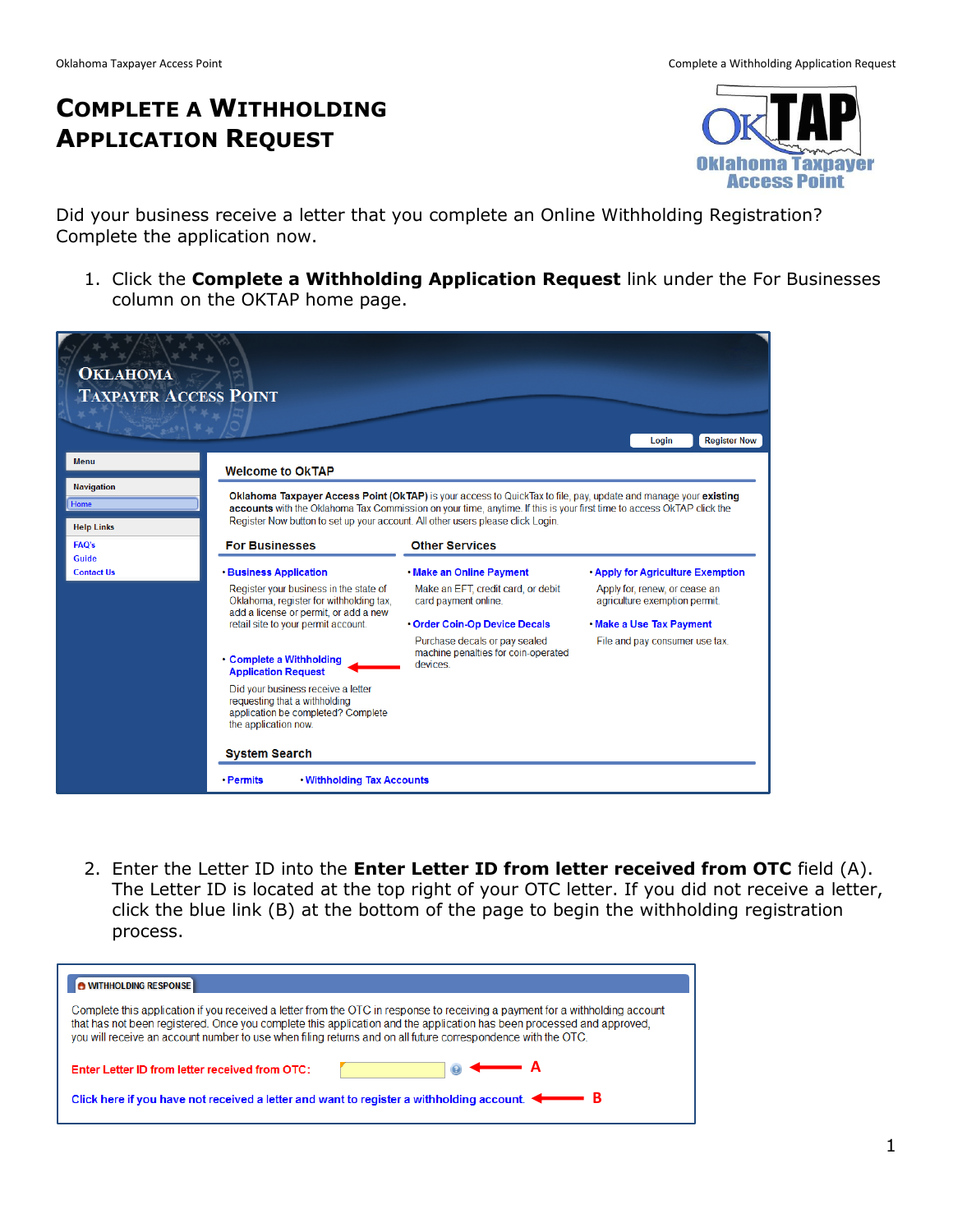### **Part 1 of 4 – Enter Account Information**

Once a valid Letter ID is entered, the **Part 1 of 4 – Enter Account Information** link will appear on the screen.

1. **Click** this link to open the **Account Information** window.

| <b>WITHHOLDING RESPONSE</b>                                                                                                                                                                                                                                                                                                                                           |  |  |
|-----------------------------------------------------------------------------------------------------------------------------------------------------------------------------------------------------------------------------------------------------------------------------------------------------------------------------------------------------------------------|--|--|
| Complete this application if you received a letter from the OTC in response to receiving a payment for a withholding account<br>that has not been registered. Once you complete this application and the application has been processed and approved,<br>you will receive an account number to use when filing returns and on all future correspondence with the OTC. |  |  |
| Enter Letter ID from letter received from OTC:<br>$\odot$<br>12007462912                                                                                                                                                                                                                                                                                              |  |  |
| Click here if you have not received a letter and want to register a withholding account.                                                                                                                                                                                                                                                                              |  |  |
| <b>Oklahoma Withholding Tax Application</b>                                                                                                                                                                                                                                                                                                                           |  |  |
| You will need a Federal Employers Identification Number (FEIN) and the SSN of any responsible parties.<br>How to get an FEIN                                                                                                                                                                                                                                          |  |  |
| Part 1 of 4 - Enter Account Information                                                                                                                                                                                                                                                                                                                               |  |  |

- 2. Select the type of withholding account you want to register, select the ownership type of your business and check the box if you are an out of state entity.
- 3. Click the **OK** button to save the information.

| <b>Account Information</b>                                |                       |                                |  |
|-----------------------------------------------------------|-----------------------|--------------------------------|--|
| <b>Account Information</b>                                |                       |                                |  |
| What type of withholding account do you wish to register? |                       |                                |  |
| Are you a: (Choose one of the following)                  |                       |                                |  |
| Sole Proprietor <sup>6</sup>                              | Business <sup>o</sup> | Government Entity <sup>o</sup> |  |
| Are you an out of state entity?                           |                       |                                |  |
|                                                           |                       | OK<br>Cancel                   |  |

#### **Navigation Tips**:

- **Green** fields indicate that the field is **optional**, **yellow** fields indicate that the field is **required**, and **red** fields indicate that the field **requires correction**.
- Most boxes are equipped with a question mark icon that will offer further explanation. Click on the blue **question mark** icon for help.
- Information boxes contain drop-down menus, radio buttons, and check boxes, as well as text fields in which you will type information. Read the information carefully and select the appropriate answer. When all fields are completed, click the **OK** button at the bottom to close the Information box and move on to the next section.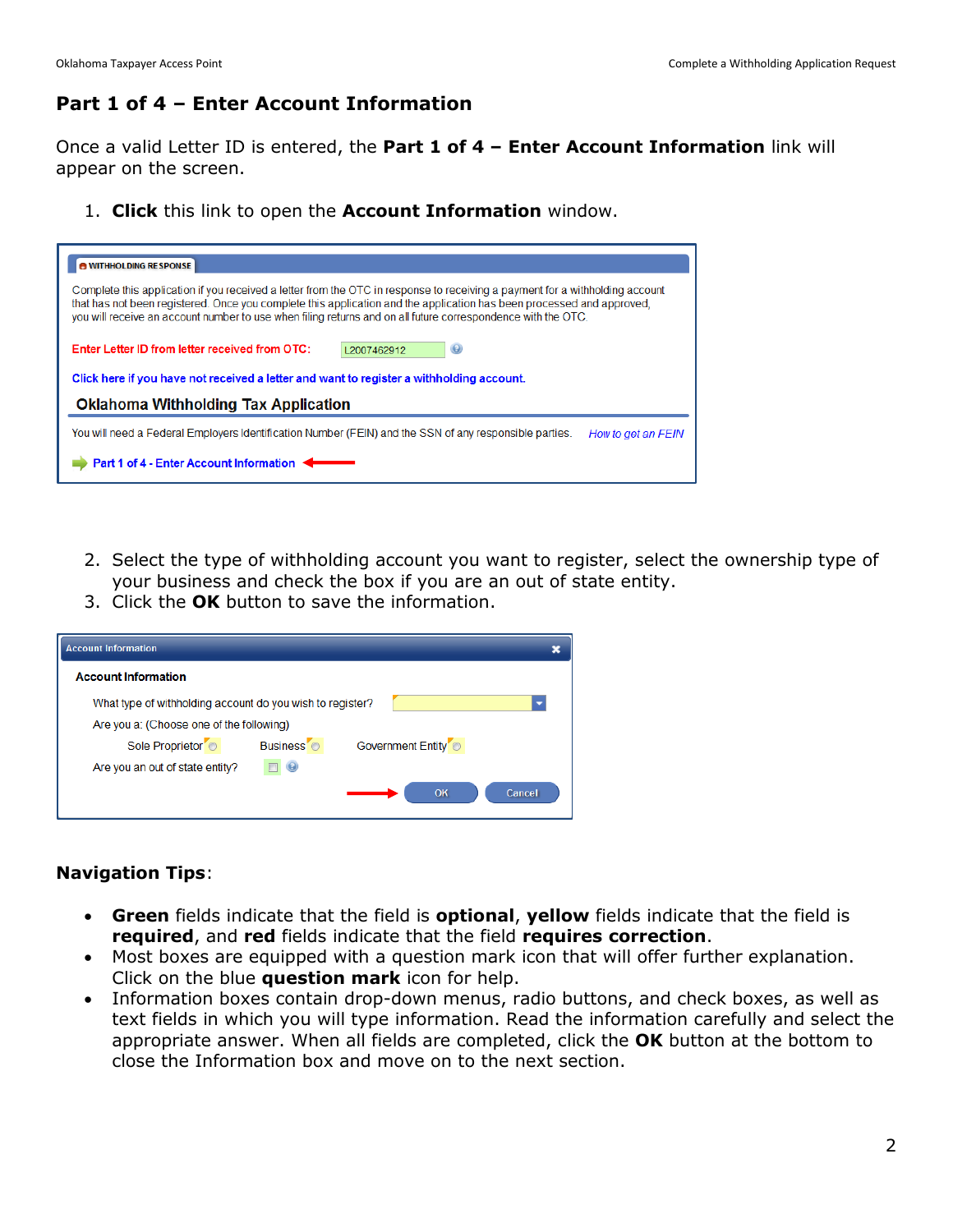## **Part 2 of 4 – Business Contact Information**

1. Click the **Part 2 of 4 – Enter Contact Information** link.

|                                                        | <b>Oklahoma Wage Withholding Tax Application</b> |                                                                                                        |                    |
|--------------------------------------------------------|--------------------------------------------------|--------------------------------------------------------------------------------------------------------|--------------------|
|                                                        |                                                  | You will need a Federal Employers Identification Number (FEIN) and the SSN of any responsible parties. | How to get an FEIN |
|                                                        | Part 1 of 4 - Enter Account Information          |                                                                                                        |                    |
| <b>Account Type:</b><br><b>Business Type: Business</b> | Withholding - Wage                               | Out of State? No                                                                                       |                    |
|                                                        | <b>Part 2 of 4 - Enter Contact Information</b>   |                                                                                                        |                    |

2. Complete all required contact information fields and click the **OK** button to save the information.

| <b>Contact Information</b>                                                                                                                                                                |                      |
|-------------------------------------------------------------------------------------------------------------------------------------------------------------------------------------------|----------------------|
| <b>Business Contact Information</b>                                                                                                                                                       |                      |
| Are you a payroll company?<br>Business contact type:<br>Business contact name:<br>Contact email address:<br>Re-enter the email address:<br>Business phone number:<br>Business fax number: | Ext.<br>OK<br>Cancel |

#### **Part 3 of 4 – Enter Ownership Information**

1. Click the **Part 3 of 4 – Enter Ownership Information** link

| Oklahoma Wage Withholding Tax Application                                                                                                              |                         |                     |  |
|--------------------------------------------------------------------------------------------------------------------------------------------------------|-------------------------|---------------------|--|
| You will need a Federal Employers Identification Number (FEIN) and the SSN of any responsible parties.<br>How to get an FEIN                           |                         |                     |  |
| Part 1 of 4 - Enter Account Information<br>Withholding - Wage<br><b>Account Type:</b><br><b>Business Type: Business</b>                                | <b>Out of State?</b> No |                     |  |
| Part 2 of 4 - Enter Contact Information<br><b>Business Phone:</b> (405) 555-5555<br>Name: SAMPLE TAXPAYER<br>Part 3 of 4 - Enter Ownership Information | <b>Email Address:</b>   | sample@taxpayer.com |  |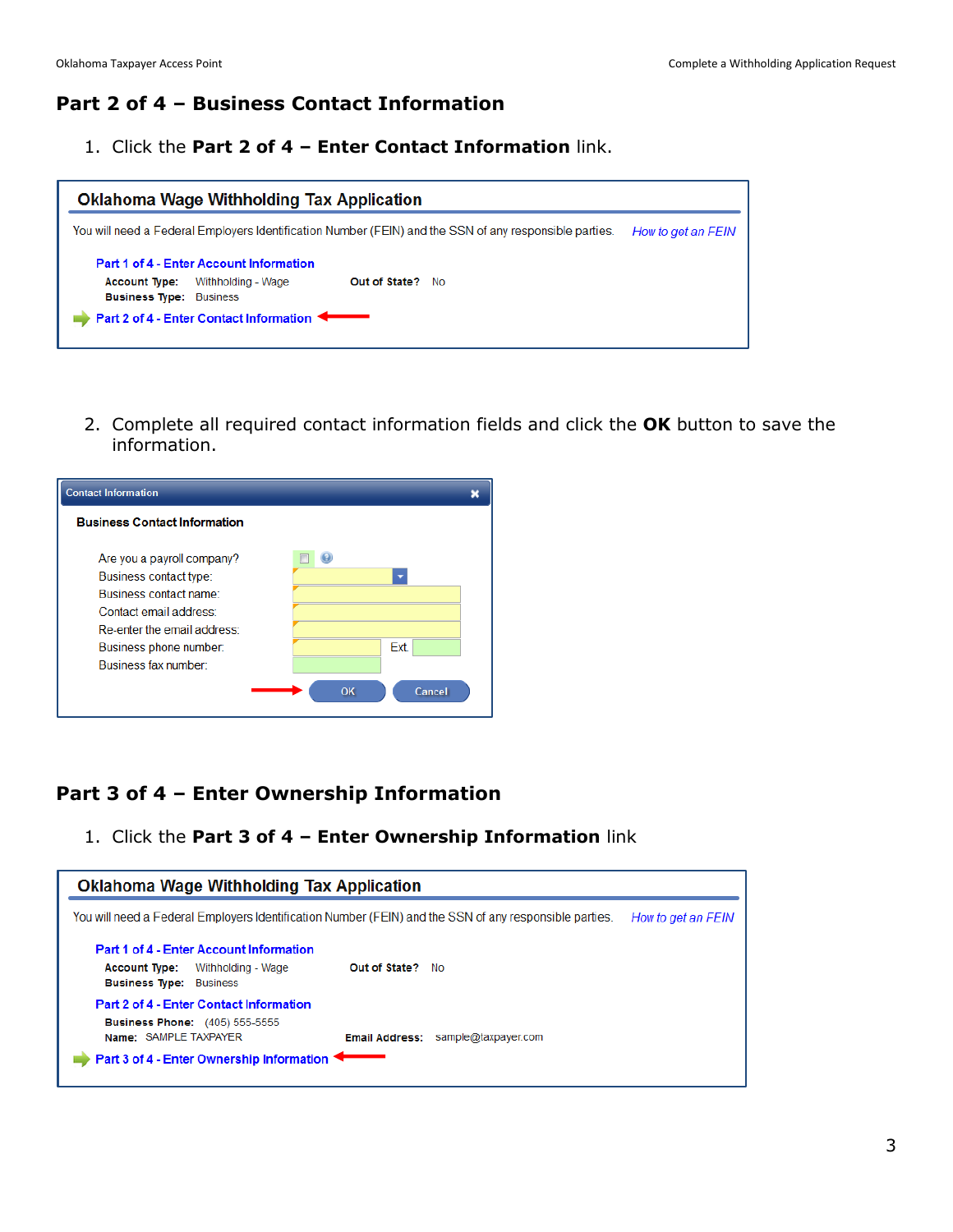2. Complete the required fields and click the **OK** button to save the information.



3. Click the **Enter mailing address** link.



4. Enter your mailing address and click the **Click here to verify your mailing address** link to check the address you entered with USPS information.

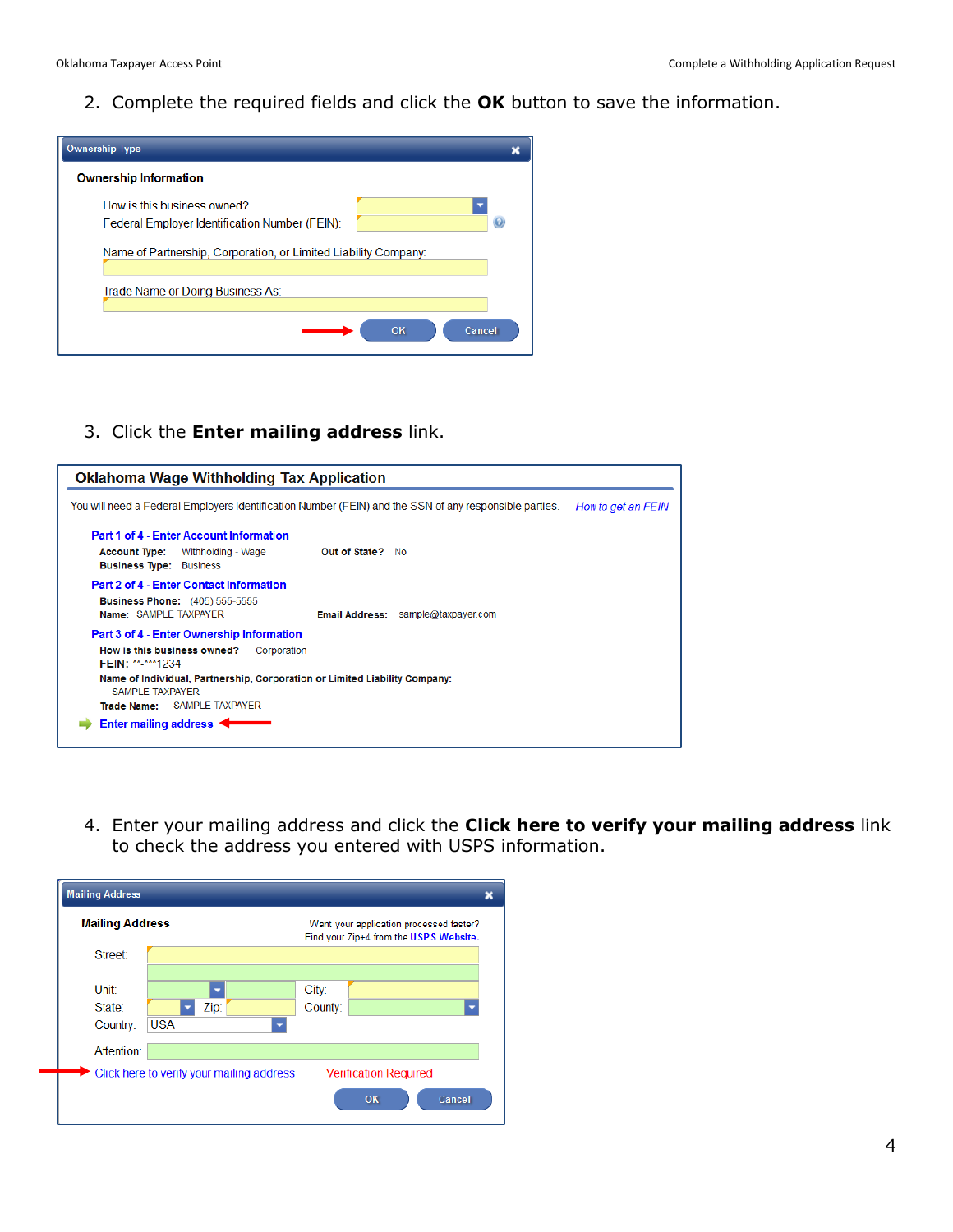5. The address you entered will be verified. Click the **Select** link for the "Verified" address that most closely matches your address. If none of the "Verified" results match your address, click the **Select** link for the "As Entered" address.



- 6. Click the **OK** button to save the address information.
- 7. If the physical address is the same as the mailing address, select the **Same as mailing address** check box to auto-fill this section of the application. If the physical address is different from the mailing address, click the **Enter physical** link (B) and enter and verify the physical address like you did for the mailing address.
- 8. Click the **Search for your principle products or services code (NAICS)** link (C).

|   | <b>Oklahoma Wage Withholding Tax Application</b>                                                                                    |                  |                                    |                     |                    |
|---|-------------------------------------------------------------------------------------------------------------------------------------|------------------|------------------------------------|---------------------|--------------------|
|   | You will need a Federal Employers Identification Number (FEIN) and the SSN of any responsible parties.                              |                  |                                    |                     | How to get an FEIN |
|   | Part 1 of 4 - Enter Account Information<br><b>Account Type:</b> Withholding - Wage<br><b>Business Type: Business</b>                |                  | Out of State? No                   |                     |                    |
|   | Part 2 of 4 - Enter Contact Information<br><b>Business Phone:</b> (405) 555-5555<br>Name: SAMPLE TAXPAYER                           |                  | Email Address: sample@taxpayer.com |                     |                    |
|   | Part 3 of 4 - Enter Ownership Information<br>How is this business owned? Corporation<br>FEIN: ** <sub>-</sub> ****1234              |                  |                                    |                     |                    |
|   | Name of Individual, Partnership, Corporation or Limited Liability Company:<br><b>SAMPLE TAXPAYER</b><br>Trade Name: SAMPLE TAXPAYER |                  |                                    |                     |                    |
|   | <b>Enter mailing address</b>                                                                                                        |                  |                                    |                     |                    |
|   | Street: 2501 N LINCOLN BLVD<br><b>City:</b> OKLAHOMA CITY                                                                           | <b>State: OK</b> | <b>Zip: 73194</b>                  | <b>Country: USA</b> |                    |
| B | <b>Enter physical</b>                                                                                                               |                  |                                    |                     |                    |
|   | Same as mailing address $\boxed{\heartsuit}$                                                                                        |                  | A                                  |                     |                    |
|   | Street: 2501 N LINCOLN BLVD<br>City: OKLAHOMA CITY                                                                                  | <b>State: OK</b> | <b>Zip: 73194</b>                  | <b>Country: USA</b> |                    |
|   | Search for your principle products or services code (NAICS) @                                                                       |                  |                                    |                     |                    |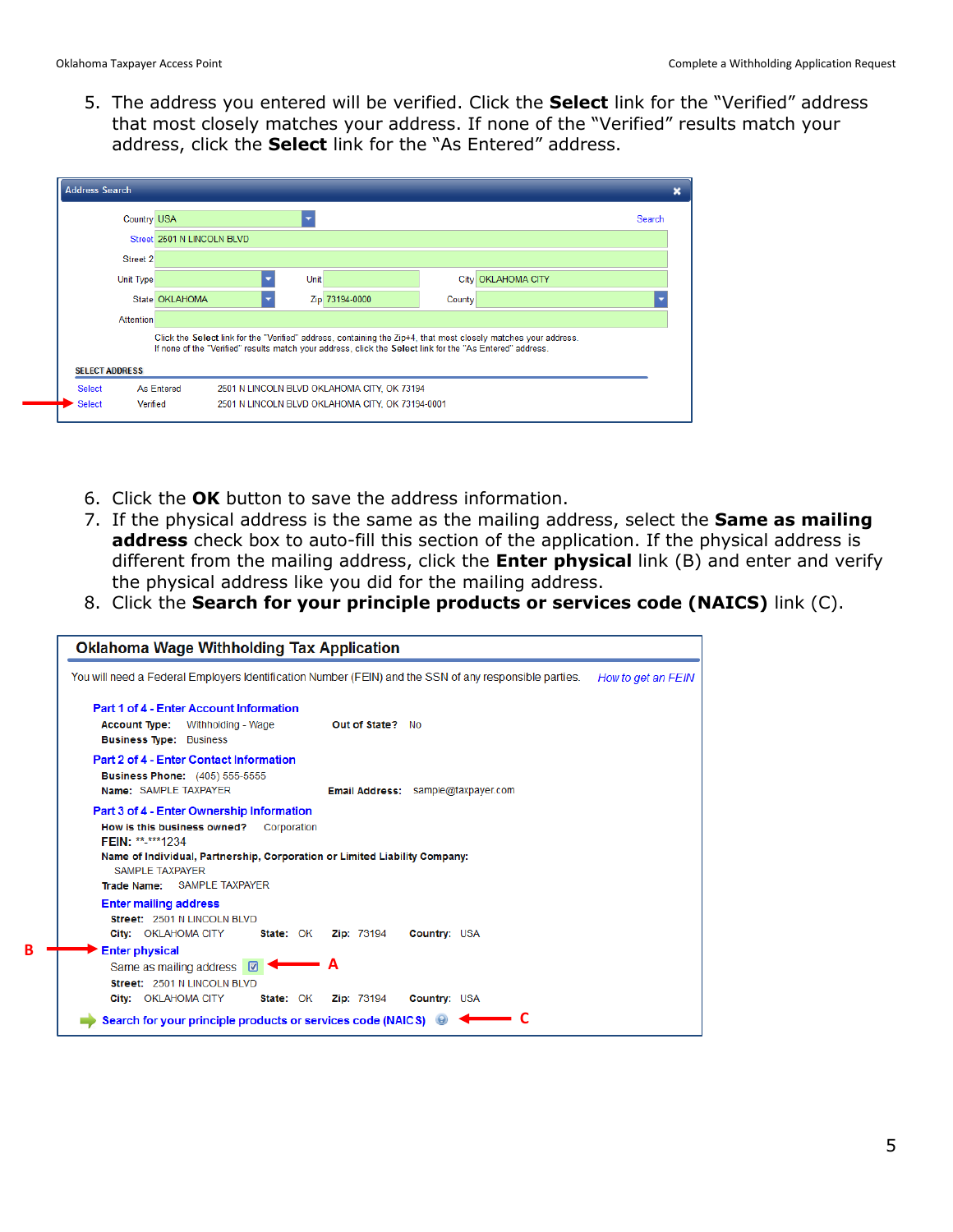- 9. Search for your NAICS code by entering keywords into the **Keyword** field (A) or by clicking the **Click here to view a list of the most common codes** link (B).
- 10.Click the **Code** link (C) to select the appropriate NAICS code.

|                | <b>Industry Code Lookup</b>                                              |                                                                                                                                                 |
|----------------|--------------------------------------------------------------------------|-------------------------------------------------------------------------------------------------------------------------------------------------|
|                |                                                                          | To search for your industry code, type your primary products or services in the Keyword box and press Enter. Click the Details link to view the |
|                |                                                                          | title, description, and primary activity the industry code describes. To select your code, click on the Code link to the left of the title.     |
|                | SEARCH COMMON CODES - PAGE 1 COMMON CODES - PAGE 2 COMMON CODES - PAGE 3 |                                                                                                                                                 |
|                | <b>Activity Code Search</b>                                              |                                                                                                                                                 |
|                |                                                                          |                                                                                                                                                 |
|                | Type NAICS 2007                                                          |                                                                                                                                                 |
|                | Keyword specialty foods                                                  | А                                                                                                                                               |
| B              | Click here to view a list of the most common codes                       |                                                                                                                                                 |
|                |                                                                          |                                                                                                                                                 |
| <b>RESULTS</b> |                                                                          | Filter                                                                                                                                          |
| Code           |                                                                          |                                                                                                                                                 |
| 311412         | Frozen Specialty Food Manufacturing MEX                                  | <b>Details</b>                                                                                                                                  |
| 311422         | <b>Specialty Canning US</b>                                              | <b>Details</b>                                                                                                                                  |
| 445299         | All Other Specialty Food Stores CAN                                      | <b>Details</b>                                                                                                                                  |

11.If your business type is Business or Government Entity, click the **Enter officer/responsible party information** link. If you are a Sole Proprietor, you will not see this link.

| <b>Oklahoma Wage Withholding Tax Application</b>                                                                                                                                                                                             |
|----------------------------------------------------------------------------------------------------------------------------------------------------------------------------------------------------------------------------------------------|
| You will need a Federal Employers Identification Number (FEIN) and the SSN of any responsible parties.<br>How to get an FEIN                                                                                                                 |
| Part 1 of 4 - Enter Account Information<br><b>Account Type:</b> Withholding - Wage<br>Out of State? No<br><b>Business Type: Business</b>                                                                                                     |
| Part 2 of 4 - Enter Contact Information<br><b>Business Phone:</b> (405) 555-5555<br>Name: SAMPLE TAXPAYER<br>Email Address: sample@taxpayer.com                                                                                              |
| Part 3 of 4 - Enter Ownership Information<br>How is this business owned?<br>Corporation<br>FEIN: **-****1234<br>Name of Individual, Partnership, Corporation or Limited Liability Company:<br>SAMPLE TAXPAYER<br>Trade Name: SAMPLE TAXPAYER |
| <b>Enter mailing address</b><br>Street: 2501 N LINCOLN BLVD<br>City: OKLAHOMA CITY<br><b>Zip: 73194</b><br>Country: USA<br><b>State: OK</b>                                                                                                  |
| <b>Enter physical</b><br>Same as mailing address $\Box$<br>Street: 2501 N LINCOLN BLVD<br>City: OKLAHOMA CITY<br>State: OK<br><b>Zip: 73194</b><br>Country: USA                                                                              |
| Search for your principle products or services code (NAICS)<br><b>Change NAICS</b><br>NAICS 2007: 445299 -- All Other Specialty Food Stores CAN                                                                                              |
| Name(s) of Corporate Officer or Responsible                                                                                                                                                                                                  |
| Enter officer/responsible party information<br>Number of owners/officers entered: 0<br>Officer/responsible party information required                                                                                                        |
|                                                                                                                                                                                                                                              |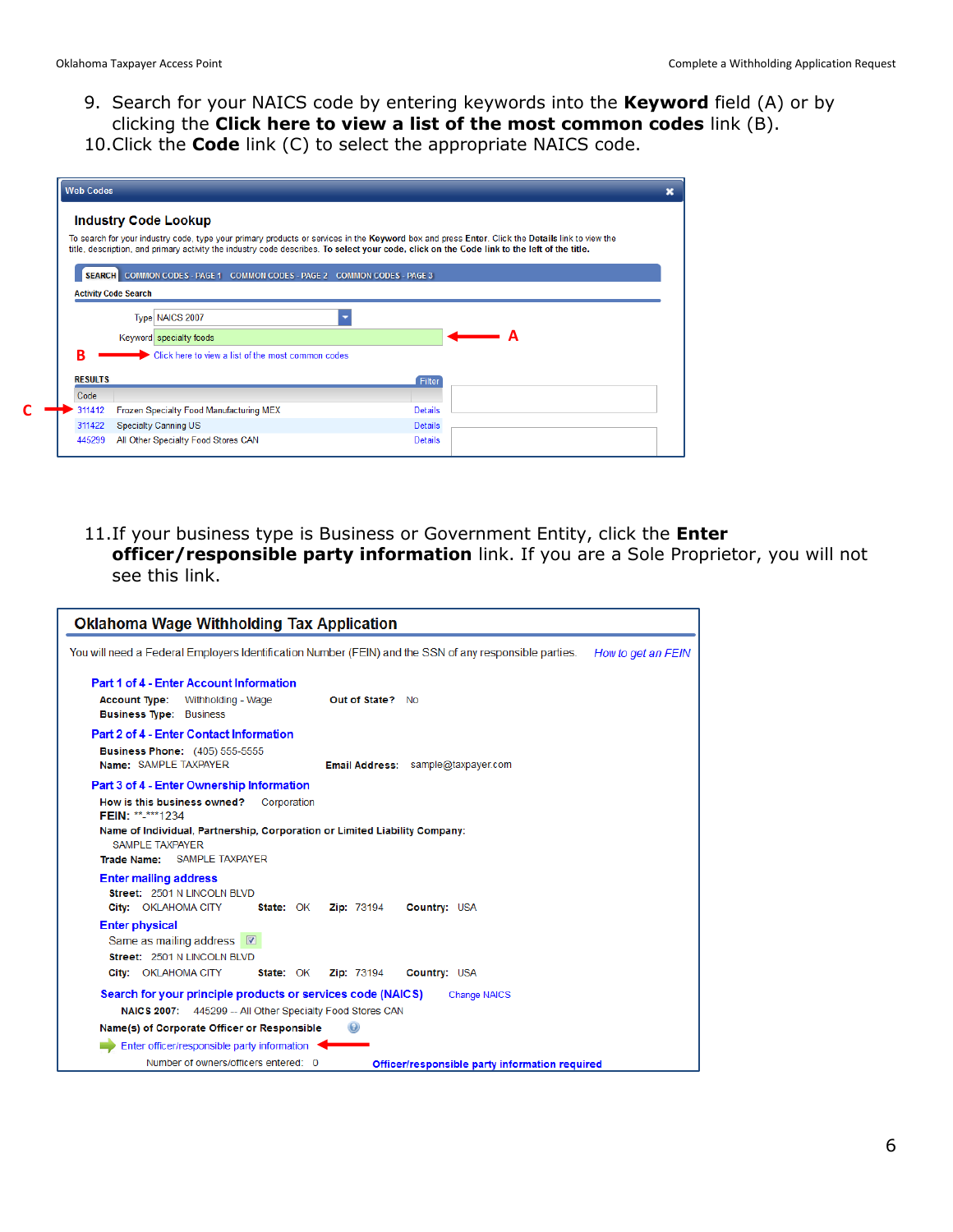- 12.Complete the required information for the owner/officer. To add additional
- owners/officers, click the **Add a Record** link (A) at the top and bottom left of the window. 13.Click the **OK** button (B) to save the owner/officer information.

| <b>Owners and Officers</b>     | ×                                                                   |  |
|--------------------------------|---------------------------------------------------------------------|--|
| Record 1                       |                                                                     |  |
| Record 1                       | Add a Record<br>E.                                                  |  |
|                                | -- To add additional responsible parties click Add a Record above-- |  |
| <b>Title</b>                   | <b>Officer Start Date</b>                                           |  |
|                                | <b>Officer End Date</b><br>FO                                       |  |
| <b>SSN</b>                     | Using an ITIN?<br>$\Box$                                            |  |
| <b>First Name</b>              | M.I.                                                                |  |
| <b>Last Name</b>               |                                                                     |  |
| <b>Officer Mailing Address</b> |                                                                     |  |
| <b>Street</b>                  |                                                                     |  |
| City                           | <b>State</b>                                                        |  |
| <b>Zip Code</b>                | <b>USA</b><br>Country                                               |  |
|                                | --Do NOT click OK until ALL responsible parties have been added--   |  |
|                                | Delete this Record<br>Add a Record                                  |  |
|                                | OK<br>Cancel<br>в                                                   |  |

#### 14.Complete the Wage Withholding Tax questions.

| <b>Oklahoma Wage Withholding Tax Application</b>                                                                                                                                  |
|-----------------------------------------------------------------------------------------------------------------------------------------------------------------------------------|
| You will need a Federal Employers Identification Number (FEIN) and the SSN of any responsible parties.<br>How to get an FEIN                                                      |
| Part 1 of 4 - Enter Account Information<br><b>Account Type:</b><br>Withholding - Wage<br>Out of State? No<br><b>Business Type: Business</b>                                       |
| Part 2 of 4 - Enter Contact Information<br><b>Business Phone:</b> (405) 555-5555<br>Name: SAMPLE TAXPAYER<br><b>Email Address:</b> sample@taxpayer.com                            |
| Part 3 of 4 - Enter Ownership Information<br>How is this business owned?<br>Corporation<br>FEIN: **-***1234                                                                       |
| Name of Individual, Partnership, Corporation or Limited Liability Company:<br><b>SAMPLE TAXPAYER</b><br>Trade Name: SAMPLE TAXPAYER                                               |
| <b>Enter mailing address</b><br>Street: 2501 N LINCOLN BLVD<br>City: OKLAHOMA CITY<br>Country: USA<br>State: OK<br><b>Zip: 73194</b>                                              |
| <b>Enter physical</b><br>Same as mailing address $\boxed{\heartsuit}$<br>Street: 2501 N LINCOLN BLVD<br>City: OKLAHOMA CITY<br>State: OK<br>Zip: 73194<br>Country: USA            |
| Search for your principle products or services code (NAICS)<br><b>Change NAICS</b><br>NAICS 2007: 445299 -- All Other Specialty Food Stores CAN                                   |
| Name(s) of Corporate Officer or Responsible<br>View or change officer/responsible party information<br>Number of owners/officers entered: 1<br>Add additional responsible parties |
| <b>Wage Withholding Tax</b>                                                                                                                                                       |
| F<br>Do you now or do you intend to withhold Oklahoma Income Tax from employees?<br>Date you will begin/began withholding Oklahoma Income Tax:                                    |
| Yes O No O<br>Do you expect to withhold more than \$500 per quarter?                                                                                                              |
| Are you required to make federal withholding tax deposits more frequently than<br>Yes O No O<br>once a month?                                                                     |